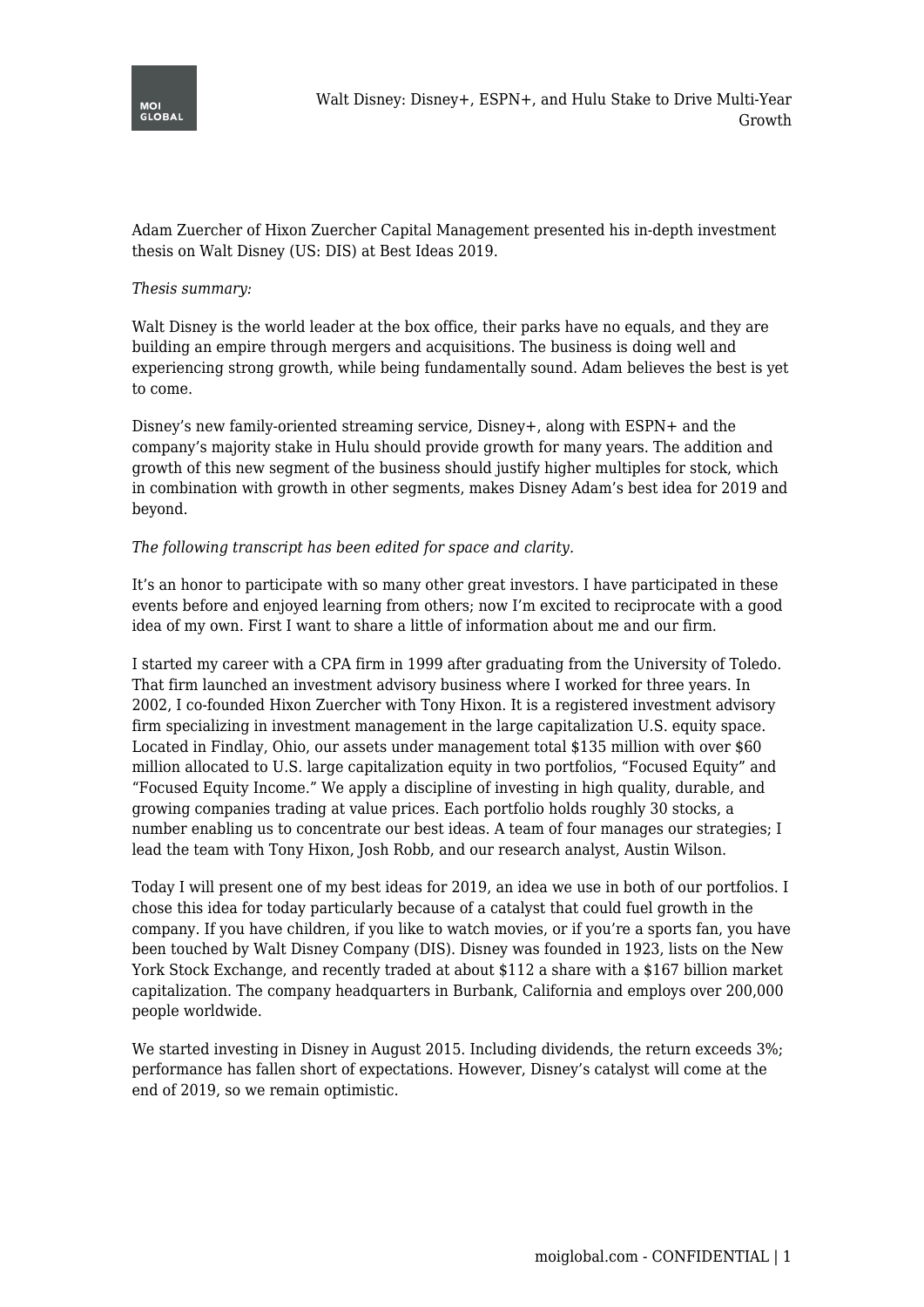

### **Disney Business Segments and Markets**

Disney's business can be grouped under four world regions and four business segments. Percentages indicate percent of total revenue attributable to each region or segment:

- World Regions
	- United States and Canada, 76%
	- Europe, 12%
	- Asia/Pacific, 9%
	- Latin America and Other, 3%

We expect Disney's presence in China to create the largest theme park region in the future. Consequently, the percentage of revenue attributable to other regions will probably decline.

- Business Segments
	- Media networks, 41%
	- Parks and Resorts, 34%
	- $\circ$  Studio Entertainment, 17%
	- Consumer Products and Interactive Media, 8%

The media networks segment includes Disney's wholly owned subsidiary, American Broadcasting Company (ABC). With the Hearst Corporation, Disney shares ownership of ESPN and A + E Networks (A&E). Lifetime and the History Channel are A&E subsidiaries.

Disney's largest domestic parks and resorts are located in Florida and California, and it owns smaller properties in other parts of the U.S. including Disney Cruise Line. Its foreign properties include Disneyland Paris, 47% ownership of a Hong Kong park, 45% of a Shanghai park, and royalties from licensing at a Tokyo park.

The studio entertainment segment includes Marvel Studios, Pixar Animation Studios, and Walt Disney Animation Studios. These studios' movie pipelines for 2019 include "Star Wars Episode 9," Frozen 2," "Toy Story 4," and "Avengers: Endgame." Also, Disney recently announced its planned purchase of 21st Century Fox, the mass media corporation.

When you think of Disney's Consumer Products and Interactive Media segment, think toys. Any toy Disney makes or licenses generates royalties from the toy manufacturers. This smallest business segment combines with other segments to create a well-diversified, competitive corporation.

#### **The Disney Catalyst**

Disney's big catalyst will be new streaming services poised to compete with Netflix starting in the fourth quarter of 2019. It will be known as "Disney+." A monthly subscription will deliver all Disney content, and Disney announced its Disney+ subscription will cost less than Netflix. The service will not, as far as we know, include ESPN+, the sports network's streaming service.

Hulu, which streams television and other video content, presents an interesting Disney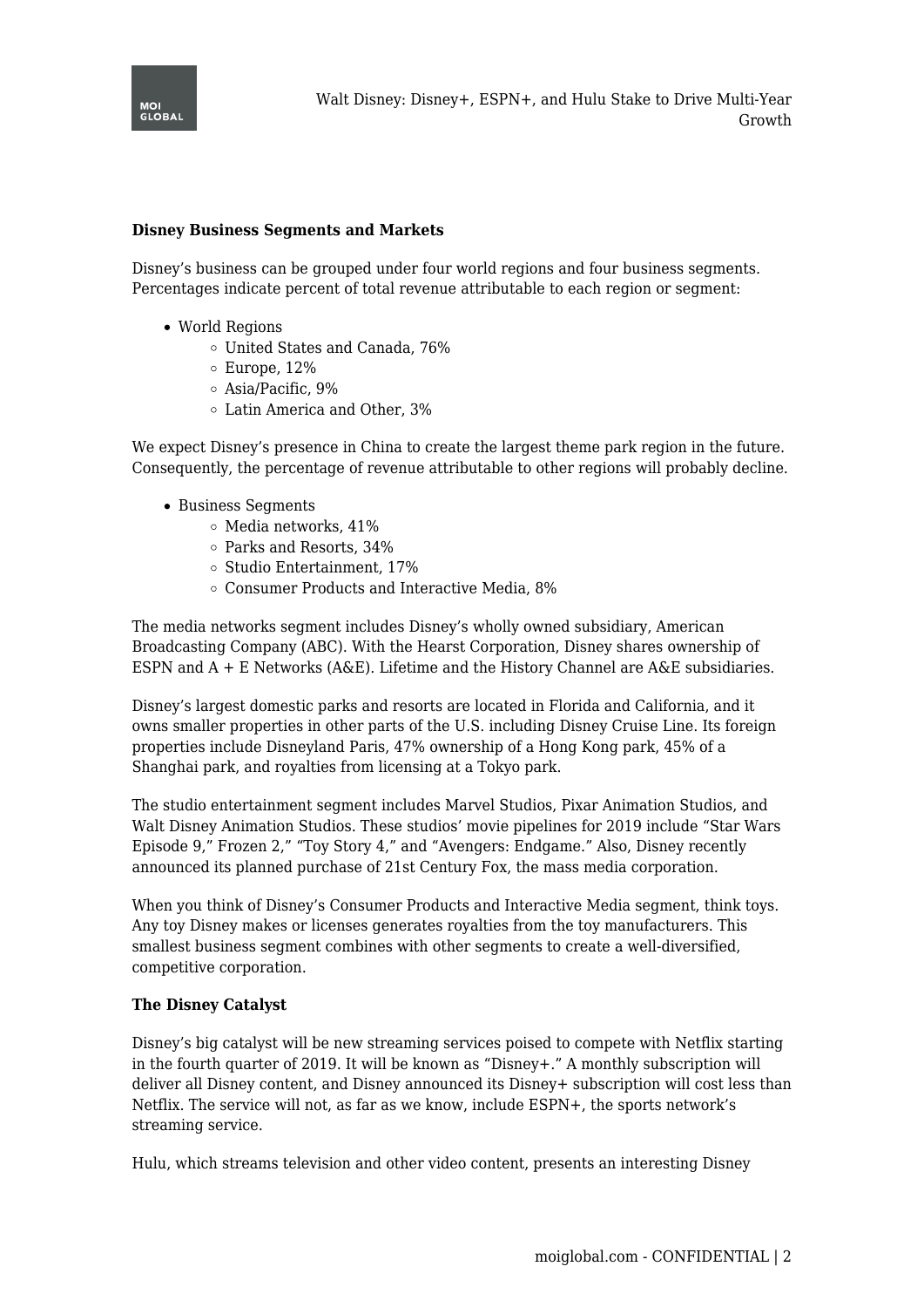

story. Disney first purchased part of Hulu in 2009; now it owns 30%. Likewise, 21st Century Fox owns 30% of Hulu, so Disney will own 60% of Hulu after the 21st Century Fox purchase. Bob Iger, Disney's CEO, has expressed interest in purchasing the remaining 40%. Currently, Comcast (CMCSA) owns 30% and Time Warner owns 10% of Hulu. In our opinion, Disney will enjoy a competitive advantage with Netflix by capitalizing on its ESPN+, Hulu, and Disney+ properties.

# **Disney Acquisitions**

Over the last 25 years, Disney's inorganic growth complemented its organic growth. Some of the key purchases and their costs (where available) included:

- BAMTech, a 2017 acquisition now charged with developing the Disney+ platform, \$2.58 billion;
- Lucasfilm, a 2012 acquisition, best known for its Star Wars and Indiana Jones franchises, \$4.06 billion;
- Hulu, 2009;
- Marvel, 2009, \$4 billion;
- Pixar, 2006, \$7.4 billion;
- ABC and ESPN, 1995, \$1 9 billion.

During this period, Disney spent over \$100 billion on acquisitions. The 21st Century Fox acquisition will total an additional \$71 billion funded equally from cash and stock. A new issue of 343 million Disney common shares will help underwrite the expansion expected to close in early 2019.

## **Economic Tailwinds**

Certain economic trends should provide a tailwind for Disney, the most important of which is video streaming revenue growth. Projections set global video streaming growth from \$30.9 billion in 2015 to \$123.2 billion by 2024. That's a compound annual growth rate of 17%. The following factors contribute to this trend:

- rising number of online users worldwide;
- technological developments render higher streaming quality;
- multiple devices can accommodate streaming;
- declining streaming costs.

Content makers and media companies, recognizing the opportunities, have committed more resources to create higher quality content. These developments lead to the impression of a media world trending toward a subscription-based economy. The trend resembles the same course the software industry followed when it started with licenses and evolved into subscriptions.

Growth in theme parks provides another economic tailwind. In 2017, attendance equaled 475.8 million people for the top 10 theme park companies worldwide. This represents an increase of 8.6% over 2016 attendance. Theme park attendance growth in China and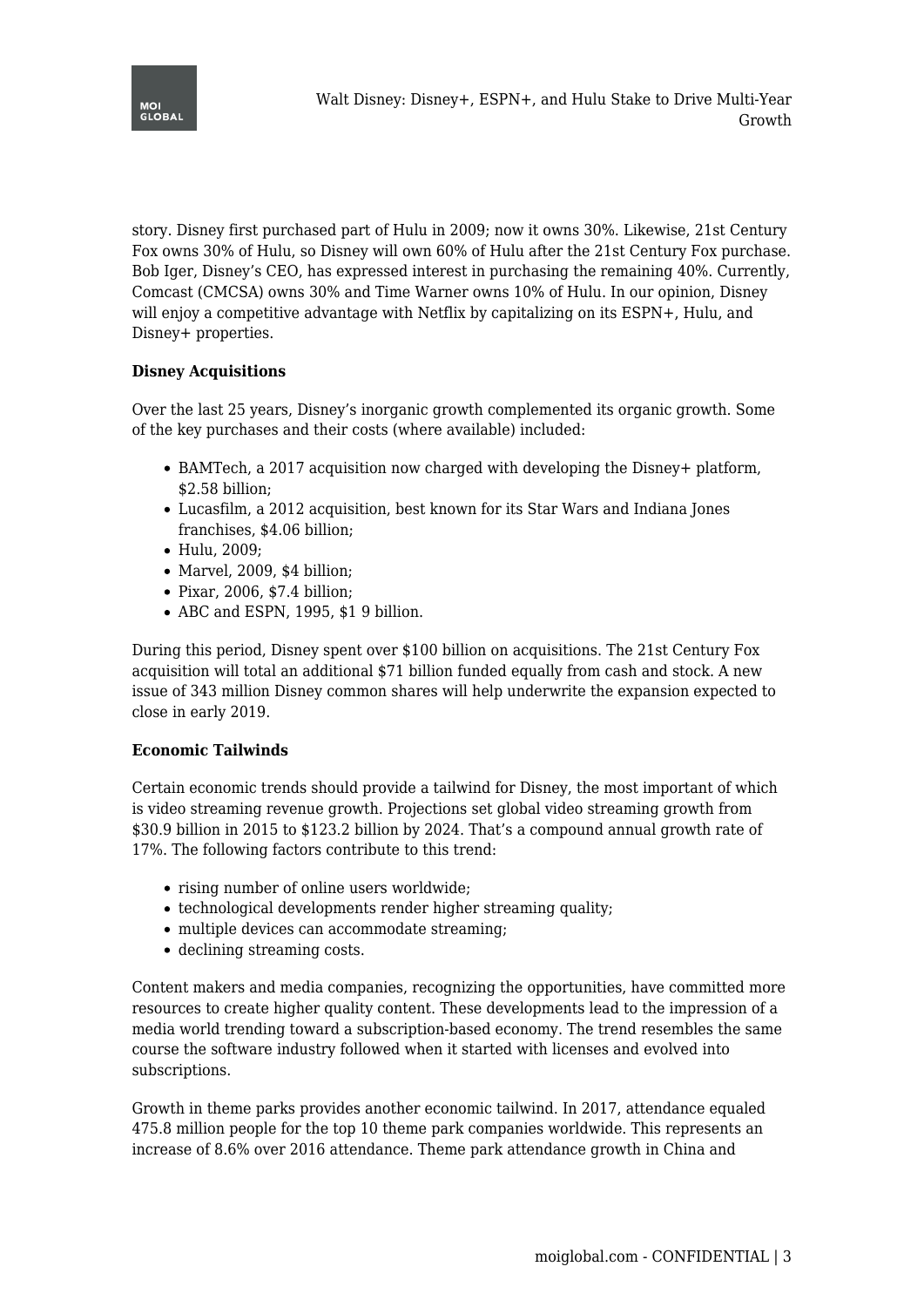

Disney's participation in that market present exciting possibilities: Year-over-year attendance grew by nearly 20% in 2017. Chinese theme park attendance explains about 25% of major operators' worldwide attendance. Almost one-half billion people visit Chinese theme parks annually, more than double the attendance of all major sports leagues worldwide.

# **Disney Competitiveness**

A company's competitive situation explains a key factor in our decisions to invest. We think of this approach as an evaluation of economic moat creation:

- Real and perceived product differentiation: There's only one Mickey Mouse. When people think about sports news, they often think of ESPN. Disney enjoys trusted brands and a strong reputation.
- Price: We expect Disney + to enter the market with a lower price than competitors, particularly Netflix. Arguably, Netflix offers a broader content spectrum, partly because of Disney+'s focused devotion to family-based content. Based on the number of U.S. households with at least one child, the number of potential customers should grant Disney+ a strong base.
- Barriers to entry: Disney's 1,709 patents, 1,080 outstanding patent applications, and 5,997 trademarks help differentiate and protect its products. Disney's brand recognition and consumer trust started to grow in 1923 when Walt and Roy Disney sketched and executed their vision; new competitors face a high hurdle.

## **Disney Competitors**

Strong competitors do business in all four of Disney's segments and in the planned Disney+ streaming services segment:

- Media network competitors
	- CBS and CBS Sports Network
	- Fox and Fox Sports
	- o NBC and NBC Sports
- Parks and Resorts
	- Carnival Cruise Line
	- Cedar Fair
	- $\circ$  Six Flags
	- o Universal
- Studio Entertainment
	- Paramount
	- Sony Pictures
	- Time Warner
	- o Universal
- Consumer Products and Interactive Media
	- $\circ$  Hashro
	- Mattel
	- Minecraft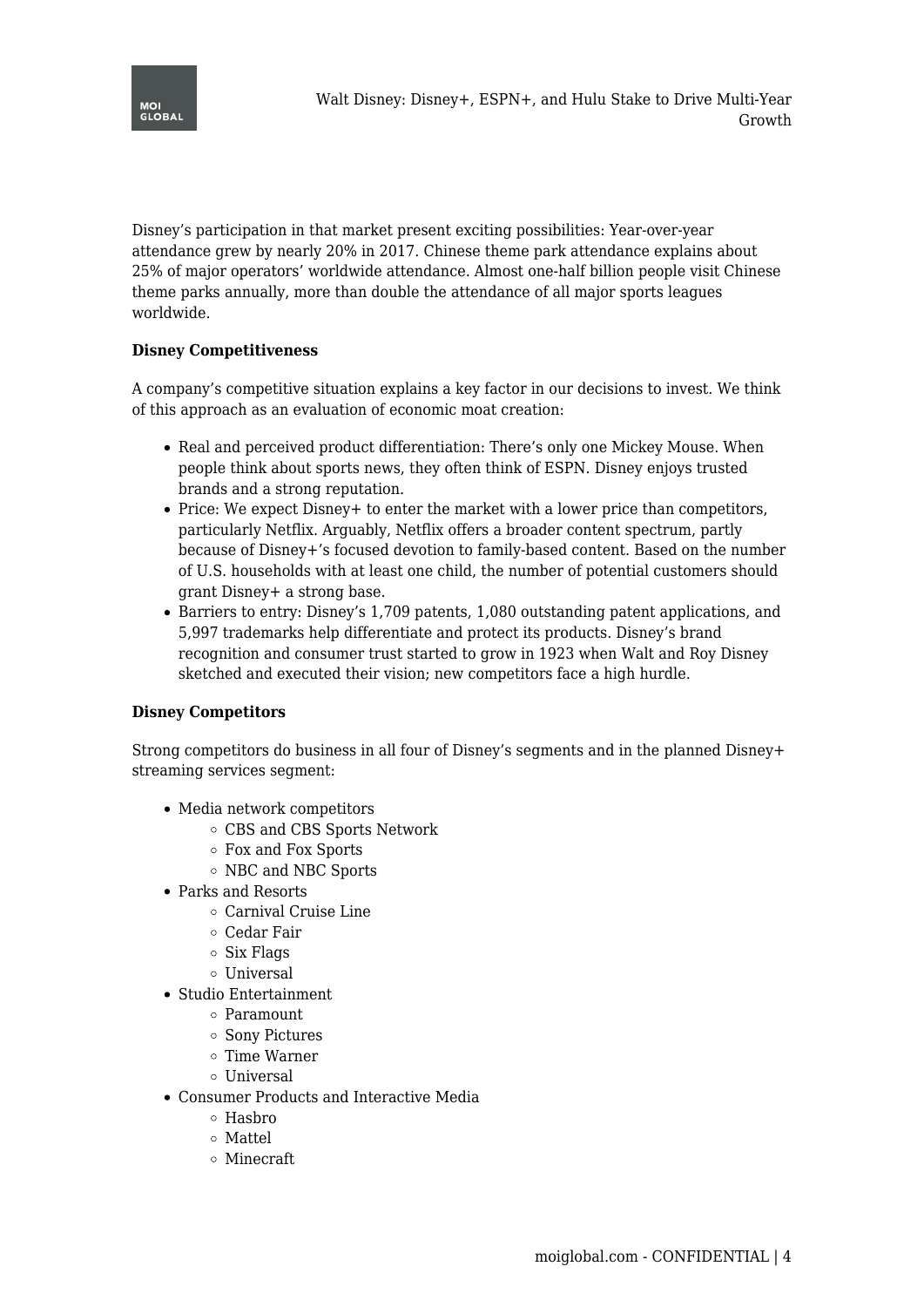

- Nintendo
- Streaming Services
	- Apple
	- Amazon
	- AT&T
	- Netflix
	- Youtube

Disney's park attendance exceeds competitors' attendance, though large competitors enjoy strong market share. As for streaming services, Netflix presents the greatest competition, followed by Amazon. However, in our opinion, no single competitor does everything Disney does and as well as Disney does it.

Consider Disney's theme park dominance in 2017:

- North American attendance grew 2.3% year-over-year with over 150 million visitors.
- Walt Disney World's Magic Kingdom drew more visitors than any park in the world with 20 million visitors.
- China's parks experienced the most growth worldwide, and forecasters project China will have the largest theme park market in the world by 2020.

We expect Disney's presence in China to amplify its theme park growth.

## **Disney Financials**

Disney's competitive success is important, and so are its financials. A quick summary of annual results for the ten years through the fiscal year ending in September 2018 (FY18) follows:

- The compounded annual revenue growth rate (CAGR) equals 5%.
- Operating income equals 7% CAGR with recent operating margin at 25% and trending upward for the last ten years. Operating income growth exceeds revenue growth, suggesting effective cost management.
- Earnings per share equals 12% CAGR with a jump in FY18. Federal tax cuts aided the earnings jump, which should benefit future earnings. Cost control and stock buybacks have also aided the trend.
- Another noteworthy observation is Disney's historical profitability during recessions.
- Net margin equals 5% CAGR, and FY18 net margin equals 19%.
- For FY18, the cash balance equaled \$4.15 billion and CAGR equals 3%.
- Long-term debt equals 5% CAGR and the FY18 balance equals \$26.87 billion. That represents a debt-to-equity ratio equal to about 39%.
- Capital expenditure CAGR equals 11% and FY18's balance equals \$4.47 billion. Disney reliably increases investment in its business.
- Free cash flow CAGR equals 10% and the FY18 balance equals \$9.83 billion. Free cash flow drives shareholder and corporate economic value.
- Diluted shares outstanding equals -3% CAGR, another favorable trend for shareholder value. The FY18 outstanding diluted balance equals 1.507 billion shares. Of course,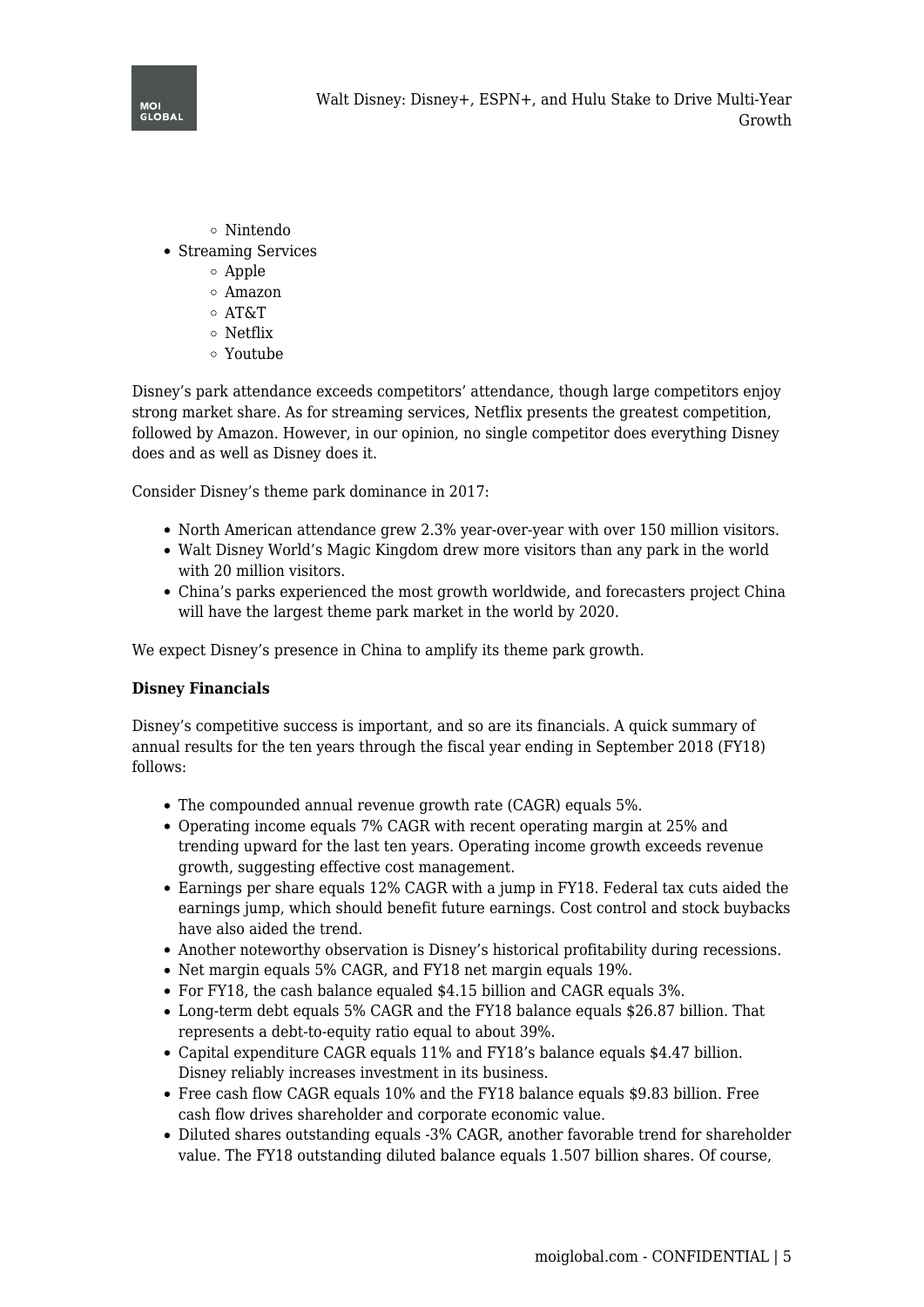

the 343-million share issue to help fund the 21st Century Fox acquisition works against shareholder value. However, Disney should be able to retire or buy back those shares over the next five or six years.

- The dividend-per-share CAGR equals 17%. We favor dividend-paying companies, and we favor annual dividend growth of at least 10% because it yields 100% growth after about seven years.
- Return on equity (ROE) CAGR equals 6%, and the FY18 ROE equaled 28%.
- Return on assets (ROA) CAGR equals 6%, and the FY18 ROA equaled 13%.
- Return on invested capital (ROIC) CAGR equals 6%, and the FY18 ROIC equaled 18%.
- Weighted average cost of capital (WACC) ranged between 8% and 10%. We favor companies capable of improving economic value added (EVA), which equals ROIC minus WACC. A positive EVA indicates the company generates higher returns on capital than the cost to acquire it. The EVA CAGR equals 53%, and FY18 EVA equals 9%.
- Free cash flow to sales recently equaled 17%.

#### **Disney Management**

Bob Iger, 66, has worked as CEO since 2005 and Chairman since 2012. He started his career with ABC in 1974. After Disney's 1995 acquisition of ABC, he became President and Chief Operating Officer, and in 2000 he became a Director. Mr. Iger owns over \$100 million in Disney stock, about 0.1% of outstanding shares, which gives evidence to the alignment of his personal goals and those of shareholders. He also serves on the boards of Apple, the September 11th Foundation, and the Bloomberg Family Foundation.

The Board of Directors is completely independent with the exception of Bob Iger. We favor Disney's requirement that directors must own Disney stock valued at five times their retainer; this encourages alignment of director and shareholder interests.

Table A lists directors, affiliations, the year shareholders elected each director to the board, and corporate performance during their tenure in terms of CAGR in revenue, earnings per share, and free cash flow.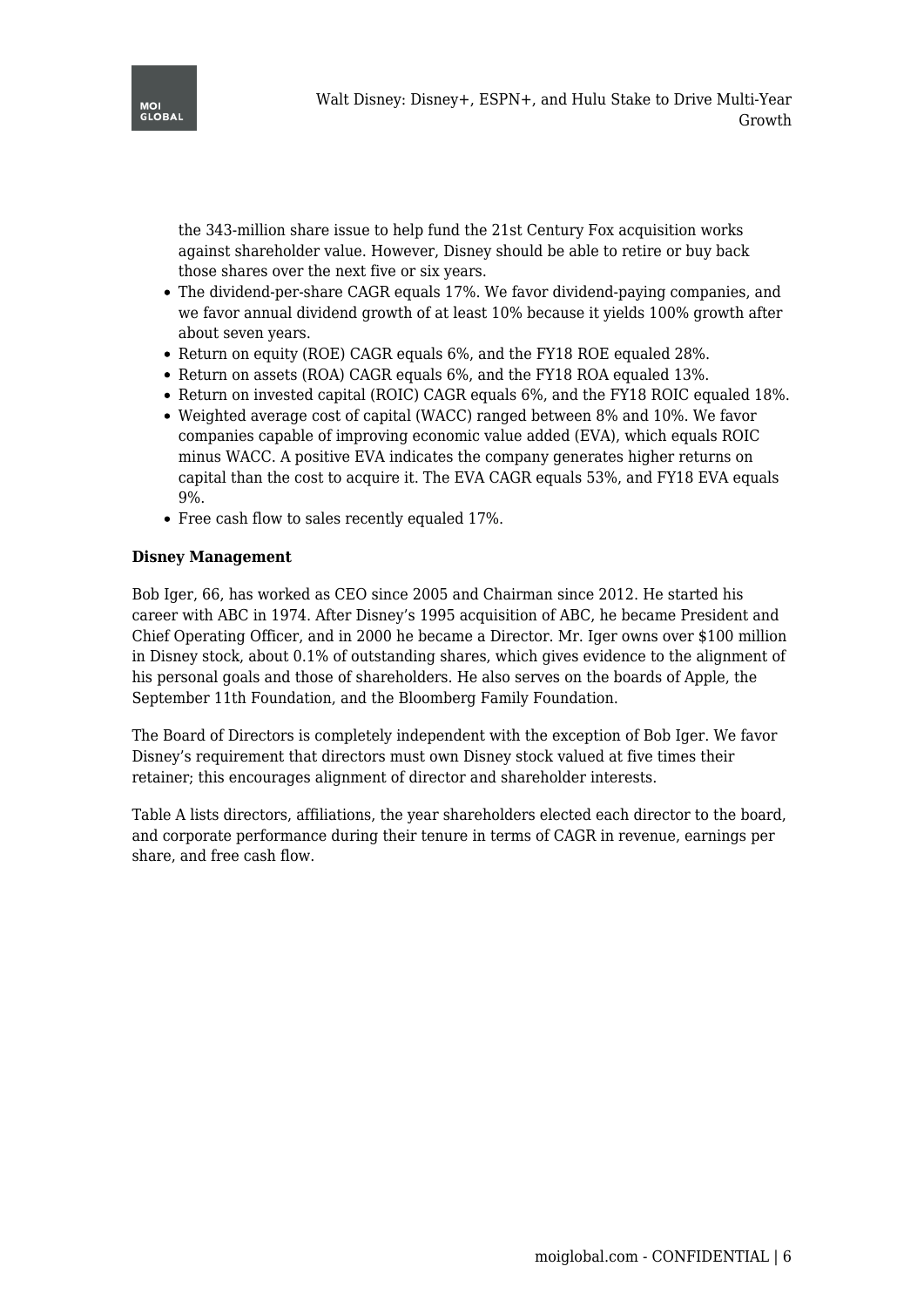| Table A – Director Names, Affiliations, Year Elected, Growth of Revenue, Earnings per Share, and<br>Free Cash Flow |                                                                   |                 |         |                       |                   |
|--------------------------------------------------------------------------------------------------------------------|-------------------------------------------------------------------|-----------------|---------|-----------------------|-------------------|
| Name                                                                                                               | Affiliation                                                       | Year<br>Elected | Revenue | Earnings per<br>Share | Free Cash<br>Flow |
| Robert A. Iger                                                                                                     | Chairman, Disney                                                  | 2012            | 5%      | 14%                   | 7%                |
| Aylwin B. Lewis                                                                                                    | Chairman & CEO, Retired,<br>Potbelly                              | 2004            | 5%      | 14%                   | 9%                |
| John S. Chen                                                                                                       | Executive Chair& CEO<br>Blackberry Ltd.                           | 2004            | 5%      | 14%                   | 9%                |
| Fred Horst<br>Langhammer                                                                                           | Chairman Global Affairs<br><b>Estee Lauder Companies</b><br>Inc   | 2005            | 5%      | 14%                   | 11%               |
| Susan E. Arnold                                                                                                    | Operating Executive of The<br>Carlyle Group                       | 2007            | 5%      | 12%                   | 9%                |
| Maria Elena<br>Lagomasino                                                                                          | CEO and Managing Partner<br><b>WE Family Offices</b>              | 2015            | 2%      | 7%                    | 5%                |
| Mark G. Parker                                                                                                     | President and CEO Nike Inc                                        | 2016            | 2%      | 8%                    | 6%                |
| Mary T. Barra                                                                                                      | Chairman and CEO General<br><b>Motors Company</b>                 | 2017            | 7%      | 22%                   | 11%               |
| Safra A. Catz                                                                                                      | CEO Oracle Inc.                                                   | 2018            | 12%     | 39%                   | 20%               |
| Francis A.<br>Desouza                                                                                              | CEO Illumina Inc                                                  | 2018            | 12%     | 39%                   | 20%               |
| Michal B. Froman                                                                                                   | Vice Chairman and<br>President Strategic Growth<br>Mastercard Inc | 2018            | N/A     | N/A                   | N/A               |

Performance values indicate directors have produced exceptional positive growth, which proves to us their value to the company. Also, we conclude directors effectively regulate key executive compensation. The compensation rate equals about 0.1% based on revenue of \$50 billion over the last five years and \$68 million in compensation over the same period.

## **Disney Valuation**

Disney offers great products, great services, a catalyst for the future in Disney+, and an effective management team. However, the story does not end until after we address valuation. From a traditional historical price-to-earnings perspective, the FY18 multiplier equals 15.6; the five-year average equals 17.2. Therefore, this year Disney trades at a 10% discount compared to its history. Compared to its competitors, Disney trades in FY18 at a 26% premium and at a 25% premium for the last five years.

Next we present our own valuation of Disney. Using certain business assumptions listed in Appendix A, we modeled future discounted free cash flows to solve for their present value. The model uses 10 forecast years, 3.00% terminal growth rate, years for historical multiple calculation equal five, and shares outstanding equal 1,489 billion. Please note the assumed revenue growth rate equals 5% and it ignores the forecast effect of the Disney+ catalyst; we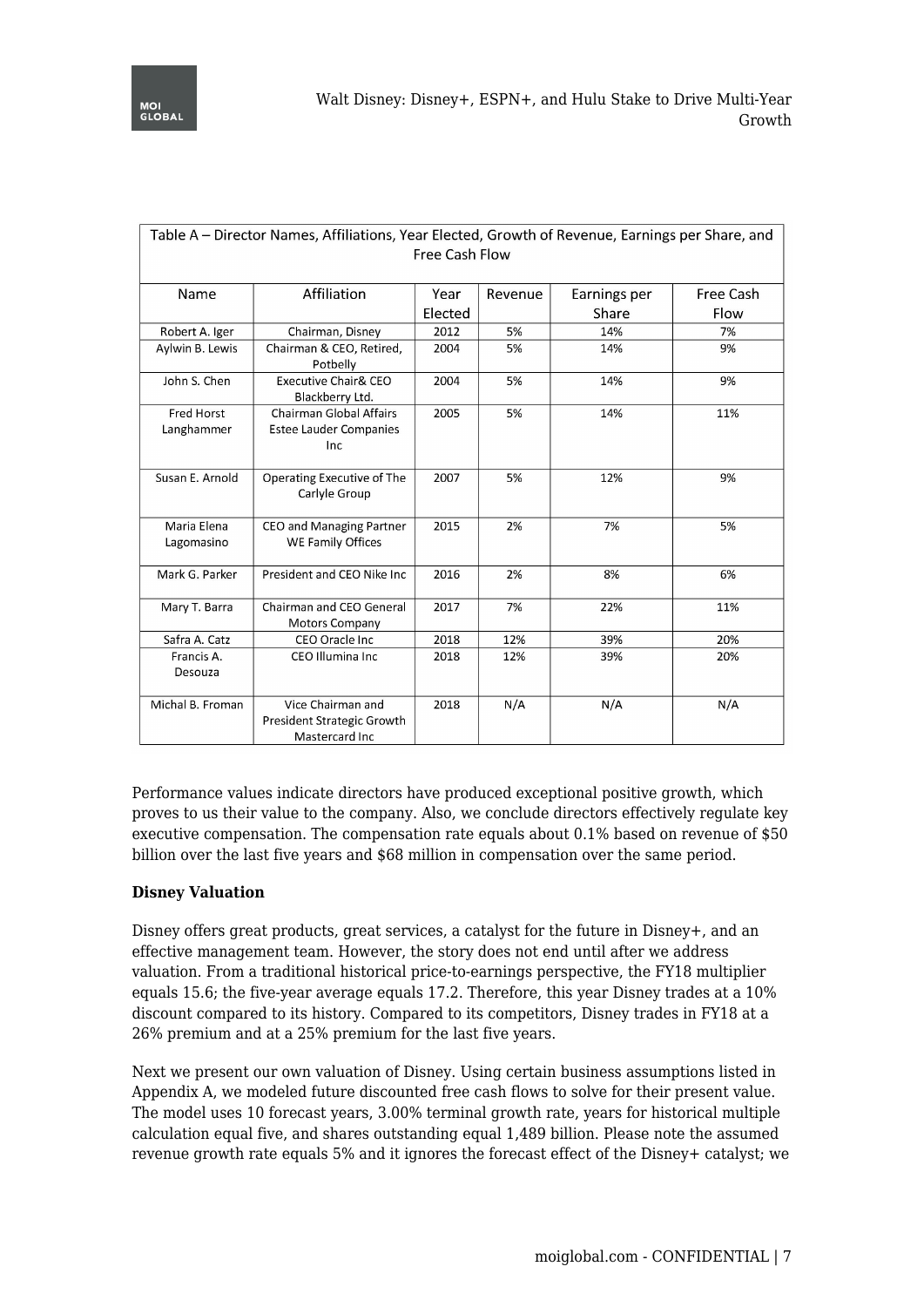

address Disney+ later.

Discounted free cash flows sum to a present value equal to about \$53.50 per share. The process yields a terminal price-to-earnings ratio of 18.78 and price-per-share equal to about \$103.40. These results yield an intrinsic value equal to \$156.90 per share. Assuming a recent \$112 share price, we conclude the stock trades at a 39.69% discount.

In the next valuation step we incorporate assumptions about Disney+. Here I present base assumptions along with some of the worst-case and best-case assumptions:

- Initial subscribers total 15 million, which we consider conservative because U.S. households with at least one child total 50 million, many households without children will consider Disney+ a viable entertainment option, and many non-U.S. households will subscribe.
- In comparison, Netflix started with about 23 million subscribers. Our worst-case scenario projects five million subscribers and our best-case projects 20 million.
- Annual subscriber growth totals 15%, at least 10%, and 20% at best. Monthly pricing equals \$8 per subscriber. Our worst to best scenarios price from \$6 to \$10.
- The base case applies a price-to-earnings ratio equal to 35.0. We derive this value from a blend of our Disney valuation, reported above, and Netflix; Netflix trades above 55. A higher growing business probably justifies a higher price-to-earnings ratio. Price-to-earnings ranges from 20 to 50.

Our base case scenario assigns Disney+ \$16.26 per share, ranging from \$1.90 in the worst case and \$52.08 in the best case. We add the Disney+ valuation to our original \$156.89 Disney valuation and arrive at an intrinsic value equal to \$173.15 for the base case. The worst case yields \$158.79 and the best case yields \$208.97. This result indicates Disney's recent \$112 price trades at a 54% discount for the base case, 41% for the worst case, and 86% for the best case.

## **Conclusion**

Disney's stock price was relatively stable during the fourth quarter of 2018 when the market was so volatile. Its price traded below the 50-day moving average but above the 200-day moving average. Disney's diverse business consists of segments that have stood the test of time. Its history of acquisitions has helped accelerate growth and should propel it into the future as long as economic tailwinds persist. Though its competitors impose a strong market presence, Disney entrenches itself as a global entertainment leader and enjoys a wide economic moat. Fundamentally, the company is growing by nearly every metric, and we expect the 21st Century Fox acquisition and completion of the Disney+ platform to hasten its growth. Leadership, including Bob Iger and the Board of Directors, combine to form an effective team. By our measures, the company is drastically undervalued when we include Disney+'s contribution to growth potential. These facts and conclusions make Disney our best idea for 2019 and beyond.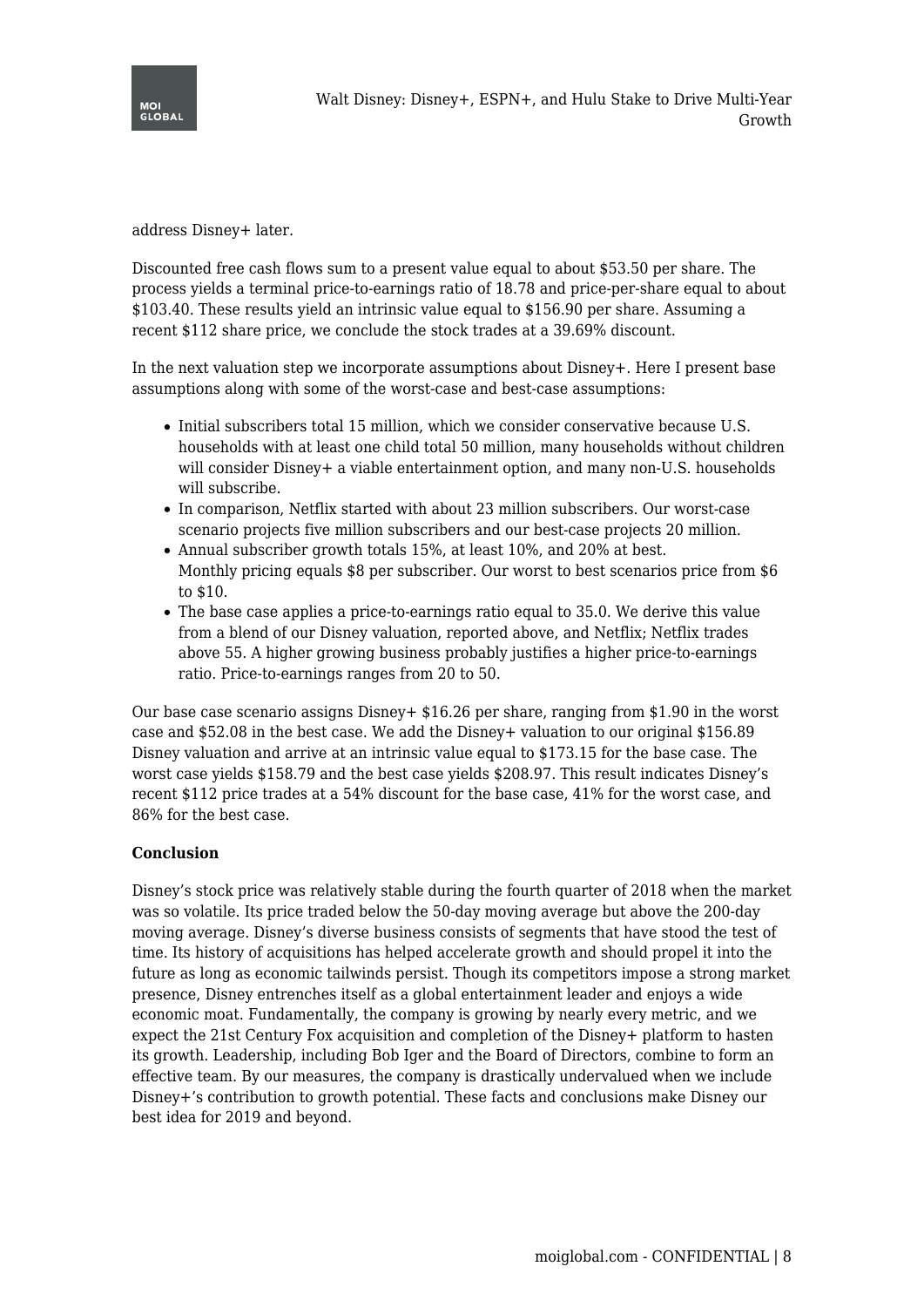

*The following are excerpts of the Q&A session with Adam Zuercher:*

**Q:** Thank you, Adam, for such a comprehensive presentation. A component of Disney's value, ESPN, seems to have fallen off. Does Disney still own a significant piece of that?

**A:** Yes, Disney still owns 80% of ESPN. Consumers traditionally access ESPN through cable platforms and providers, and diminution of the cable market presents concerns over ESPN valuation. ESPN+'s launch reflects the sports network's aim to preserve its subscriber base even if they cut their cable. Also, subscribers can view ESPN on Hulu Plus, YouTube TV, and Sling. ESPN still offers significant value.

**Q:** It seems theme parks have pushed pricing quite hard, exercising their pricing power. From this perspective, has Disney extracted all it can from theme parks? What's your take on how much prices have gone up over the last decade?

**A:** Yes, Disney has exercised its pricing power because it can. It'll continue to increase prices. Rising prices are not limited to theme parks; we see it in the entire entertainment space. Disney will continue to exercise its theme park pricing power because Disney parks offer an experience unavailable anywhere else. As long as visitor growth continues, Disney prices will continue rising.

Disney's theme park performance during recessions reveals Disney's power: Attendance is strong, and Disney remains profitable because of its other business segments. Disney offers a strong brand and a sticky culture.

**Q:** Let's talk more about the Disney+ streaming service. Can you elaborate on the nature of its content?

**A:** Disney has not revealed detailed information about content, pricing, or what the platform will look like. However, we know Disney+ will include Pixar, Marvel, Disney, and National Geographic content. We also know it will not include ESPN+, though some analysts speculate about bundling with ESPN+ or theme park tickets. I can imagine a VIP package in Disney+ wrapped with theme parks, or a package wrapping Disney+ and ESPN+. We expect more Disney+ content information as the rollout approaches, and I hope for more detail in next quarter's earnings call. Perhaps while information is limited but promising – during this downturn in Disney's stock price and the broader market – a buying opportunity presents itself for long-term investors.

**Q:** What revenue might go away as a result of Disney+? Will Disney reduce or eliminate its content on Netflix or iTunes? In other words, will Disney endure an offset to its projected incremental revenue?

**Q:** Yes, that's a fantastic, insightful question. Disney will lose revenue. For example, today you might purchase a DVD to watch a Disney movie. However, Disney+ will diminish demand for DVD's. It's the way the world has evolved. Even though revenue declines in one product line, another replaces it.